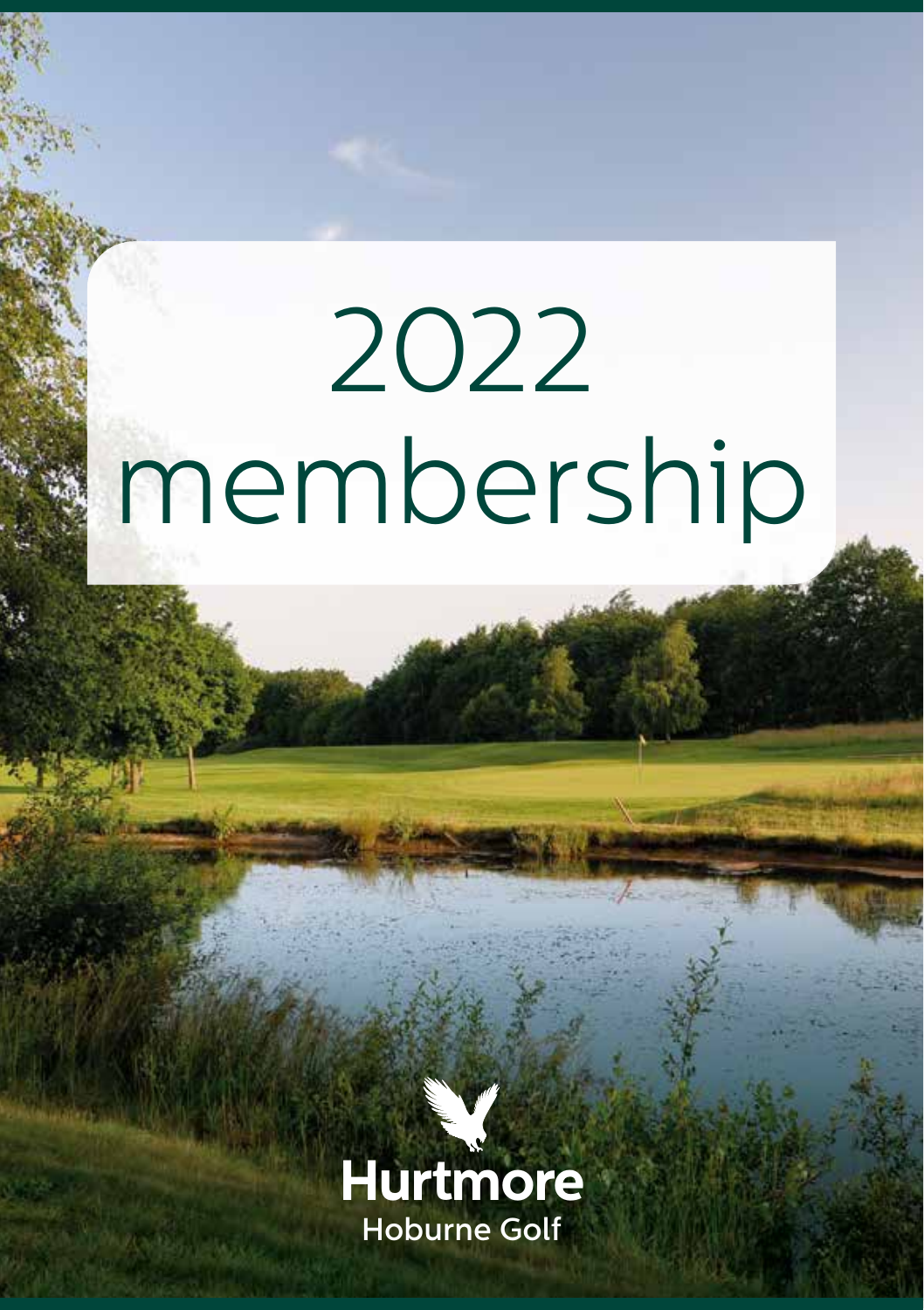## **Corporate membership**

**The Manual Property of the Manual Property** 

Designed for companies who like to entertain clients or reward colleagues on the golf course. Our clubhouse facilities and restaurant also provide a great environment to do business when not playing golf.

# **£1,700** + VAT (includes course sign)

- > Play all 3 Hoburne golf courses
- > 1 four ball per day at a Hoburne Golf Course (Bulbury Woods, Crane Valley, Hurtmore), 7 days a week (weekend tee-off from 12pm only)

> 1 course sign to promote your business

- > Discount on golf buggy hire
- > 10% discount on half and full day meeting room hire at all 3 clubs
- 17.5% discount on food and drinks
- > Corporate day for 20 people (golf only). Mon to Thurs after 11.30am

> 10% discount in shop

Pre-booking is required, please call or email us to book. All names must be taken upon booking.

## **Sponsor a hole**

A fantastic opportunity to promote your business to our passing visitors and members, visible to more than 30,000 people per year.

## **OPTION 1 £960** + VAT (includes course sign)

- **>** £150 Joining Fee (applicable for first year)
- > Includes one year of hole sponsorship, (hole selection dependant on availability)
- > Discount on golf buggy hire
- > 15% discount on food and drink

- > Guests invited at member's guest rates
- $\blacktriangleright$  1 x 7 day membership offering free golf at any of our 3 Hoburne golf clubs

## **OPTION 2 £750** + VAT (includes course sign)

- > Includes one year of hole sponsorship, (hole selection dependant on availability)
- > 20 Tee Times vouchers valid to use within 1 year

### Office use only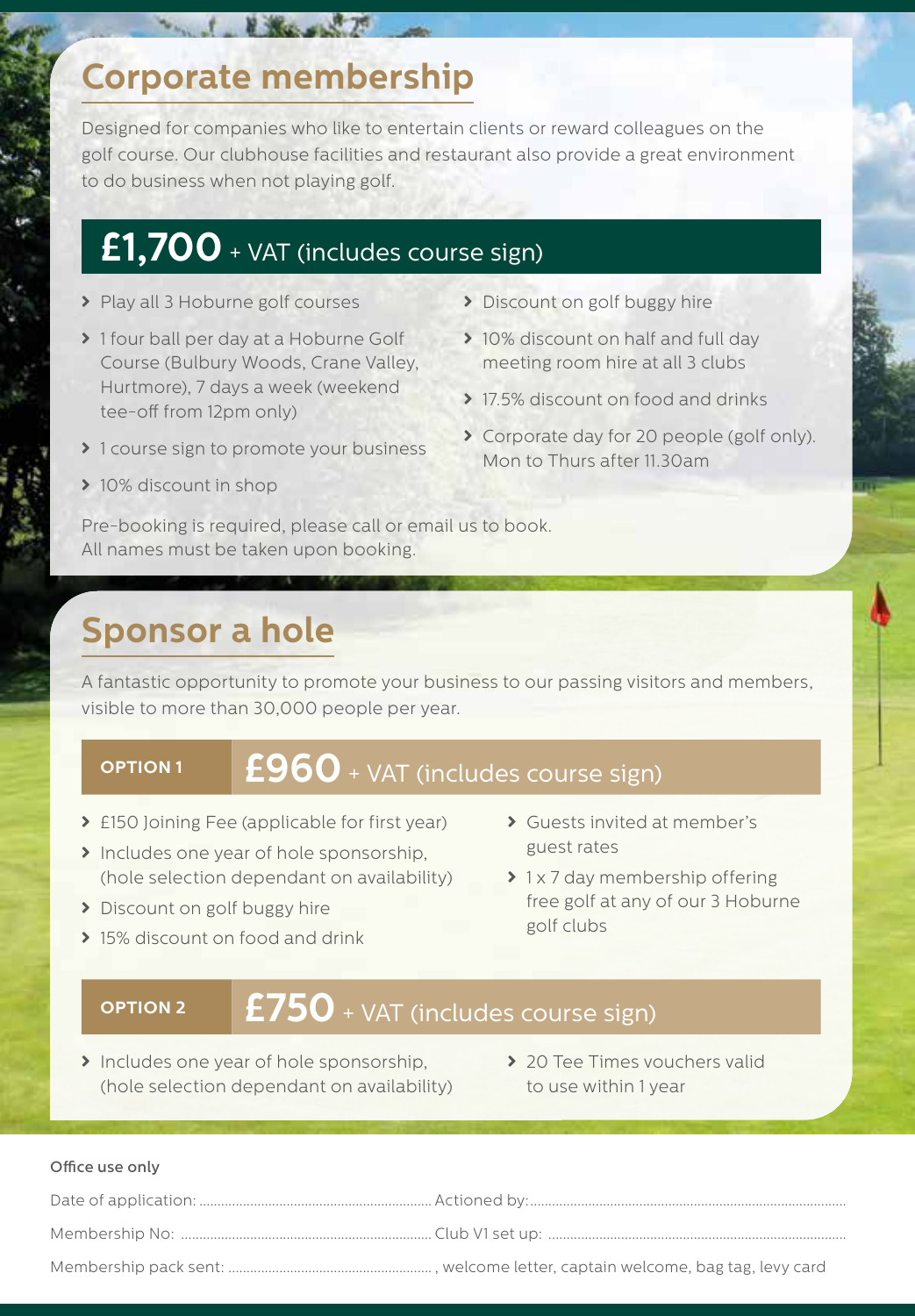## **Membership benefits**

| Membership type | $d$ ay<br>$\overline{\phantom{a}}$ | $d$ ay<br>LO. | Plus<br>$\overline{8}$ | $\overline{6}$<br>$\overline{\phantom{a}}$<br>Intermediate Plus (36 | 35)<br>$\overline{\phantom{a}}$<br>Intermediate (26 | 25)<br>$\mathbf{I}$<br>Colt Plus (22 | 21)<br>$\mathsf I$<br>Colt (18 | Junior (up to 17 years) | Flexi Plus     | Flexi        |                                                                 |
|-----------------|------------------------------------|---------------|------------------------|---------------------------------------------------------------------|-----------------------------------------------------|--------------------------------------|--------------------------------|-------------------------|----------------|--------------|-----------------------------------------------------------------|
|                 | £1040                              | £940          | £695                   | £705                                                                | £605                                                | £395                                 | £215                           | £90                     | £260           | £100         | Mens and ladies fee                                             |
|                 | £150                               | £150          | £100                   | £100                                                                | £100                                                | £100                                 | £75                            | N/A                     | £75            | N/A          | Joining Fee (applicable to new joining member)                  |
|                 | £40                                | £20           |                        |                                                                     |                                                     |                                      |                                |                         |                |              | Membership card top up                                          |
|                 | £40                                | £20           |                        |                                                                     |                                                     |                                      |                                |                         |                |              | Additional membership card top up for Partners & Seniors (65+)  |
|                 | $\checkmark$                       | $\checkmark$  | $\checkmark$           | $\checkmark$                                                        | $\checkmark$                                        | $\checkmark$                         |                                |                         | $\ast$         | $**$         | Play all 3 Hoburne golf courses (10 day tee booking preference) |
|                 | $\checkmark$                       | $\checkmark$  | $\checkmark$           | $\checkmark$                                                        | $\checkmark$                                        | $\checkmark$                         | $\checkmark$                   | $\checkmark$            | $\ast$         | $\ast\ast$   | No green fees                                                   |
|                 | $\checkmark$                       | $\checkmark$  | $\checkmark$           | $\checkmark$                                                        | $\checkmark$                                        | $\checkmark$                         | $\checkmark$                   | $\checkmark$            | $\checkmark$   | $\checkmark$ | 14 day tee booking preference                                   |
|                 | $\checkmark$                       | $\checkmark$  | $\checkmark$           | $\checkmark$                                                        | $\checkmark$                                        | $\checkmark$                         | $\checkmark$                   | $\checkmark$            | $\checkmark$   |              | Gain a handicap                                                 |
|                 | $\checkmark$                       | $\checkmark$  | $\checkmark$           | $\checkmark$                                                        | $\checkmark$                                        | $\checkmark$                         | $\checkmark$                   | $\checkmark$            | $\checkmark$   | N/A          | Includes EGU and County Fee                                     |
|                 | $\checkmark$                       | $\checkmark$  | $\checkmark$           | $\checkmark$                                                        | $\checkmark$                                        | $\checkmark$                         | $\checkmark$                   | $\checkmark$            | $\checkmark$   |              | Club Competitions                                               |
|                 | $\checkmark$                       | $\checkmark$  |                        |                                                                     |                                                     |                                      |                                |                         |                |              | 15% discount on food and drink                                  |
|                 |                                    |               | $\checkmark$           | $\checkmark$                                                        | $\checkmark$                                        |                                      |                                |                         |                |              | 12.5% discount on food and drink                                |
|                 |                                    |               |                        |                                                                     |                                                     | $\checkmark$                         | $\checkmark$                   | $\checkmark$            | $\checkmark$   | $\checkmark$ | 10% discount on food and drink                                  |
|                 | $\checkmark$                       | $\checkmark$  | $\checkmark$           | $\checkmark$                                                        | $\checkmark$                                        | $\checkmark$                         | $\checkmark$                   | $\checkmark$            | $\checkmark$   | $\checkmark$ | 10% discount in shopt                                           |
|                 | ✓                                  | $\checkmark$  | $\checkmark$           | $\checkmark$                                                        | $\checkmark$                                        | $\checkmark$                         | $\checkmark$                   | $\checkmark$            | $\checkmark$   |              | Members' guest rates                                            |
|                 | $\checkmark$                       | $\checkmark$  | $\checkmark$           | $\checkmark$                                                        | $\checkmark$                                        | $\checkmark$                         | $\checkmark$                   | $\checkmark$            | $\checkmark$   | $\checkmark$ | Discount on golf buggy hire                                     |
|                 |                                    |               |                        |                                                                     |                                                     |                                      |                                |                         | $\overline{3}$ | $\mathbf{1}$ | Complimentary rounds                                            |
|                 | $\checkmark$                       | $\checkmark$  |                        |                                                                     |                                                     |                                      |                                |                         |                |              | Off-site benefits                                               |
|                 | $\checkmark$                       | ✓             | ✓                      | $\checkmark$                                                        |                                                     |                                      |                                |                         |                |              | Access reciprocal courses                                       |

## **A choice of three great courses to play**

We are very aware that people want different things from their memberships. So, whether you are a committed seven days a week player or prefer to squeeze in a quick round after work, we have a package available for you.

## **Benefits include:**

- $\blacktriangleright$  18 holes of golf
- > Play all 3 Hoburne Golf courses including Crane Valley and Bulbury Woods in Dorset
- $\blacktriangleright$  Membership can start at any time during the year
- $\blacktriangleright$  14 day tee booking preference
- $\blacktriangleright$  Regular competitions through out the year
- $\triangleright$  Discounted green fee rates for your guests
- > Discount on golf buggy hire
- > Free Wi-Fi in the clubhouse
- $\sum$  Off-site benefits
- $\triangleright$  We also offer a calendar of social events throughout the year, open to members and their guests.
- $\triangleright$  Spread the cost of your membership fees into monthly instalments. Please ask for more information.

\* Up to £13 off per round

\*\* Up to £9 off per round

† Not applicable to discounted items, trolleys or hardware

5 day members shall be entitled to use the course Monday to Friday, excluding statutory bank holidays. 5 day members are entitled to use the course on weekends and bank holidays, subject to payment of the appropriate green fees.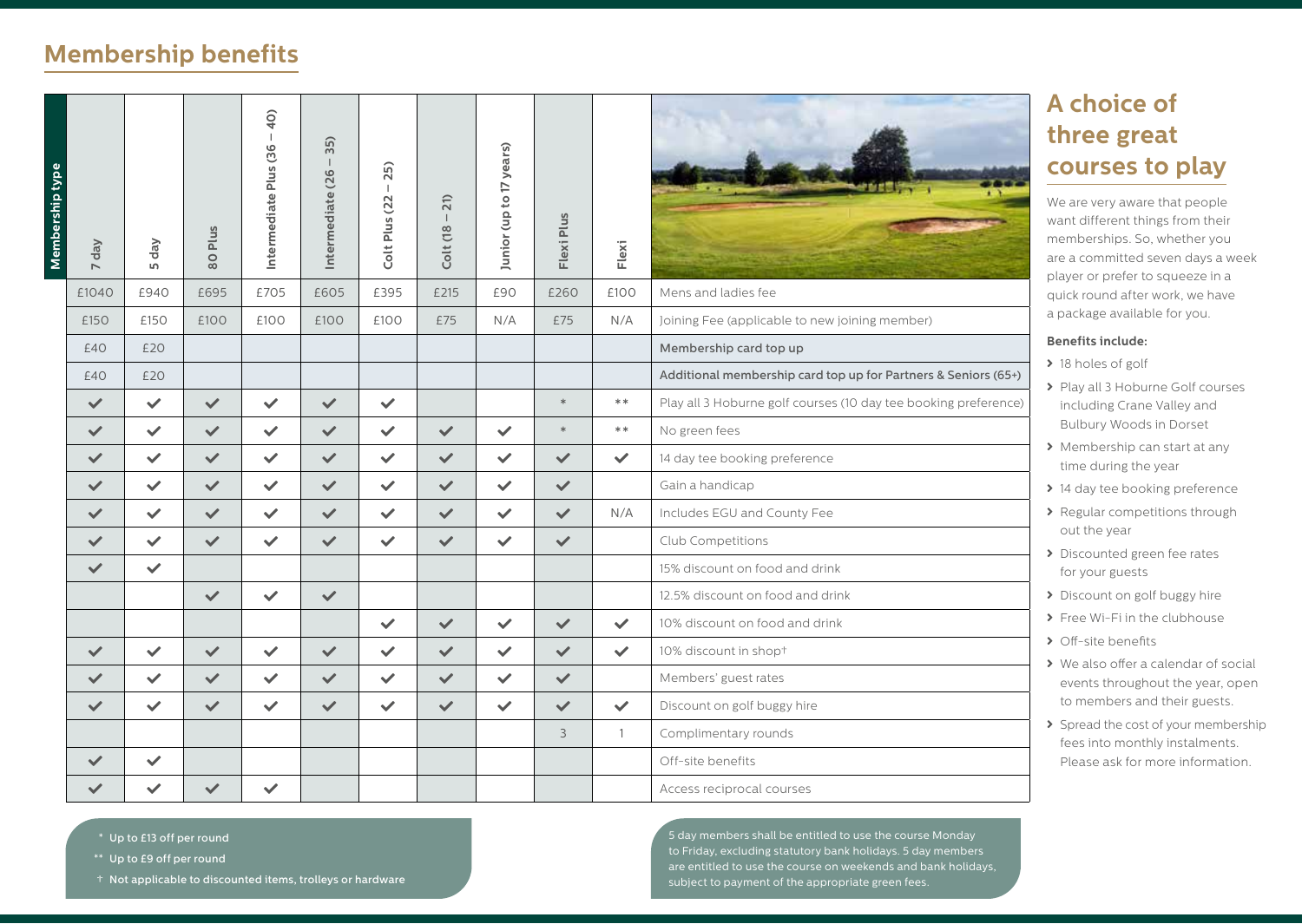## **Membership application form**

Please fill in form below with your details and membership option.

| Full name:                                                                                                                                                                             | Title                                                                |  |  |  |  |  |  |  |  |
|----------------------------------------------------------------------------------------------------------------------------------------------------------------------------------------|----------------------------------------------------------------------|--|--|--|--|--|--|--|--|
| Company name:                                                                                                                                                                          |                                                                      |  |  |  |  |  |  |  |  |
| Address:                                                                                                                                                                               |                                                                      |  |  |  |  |  |  |  |  |
| Postcode:<br>Tel no. (home):                                                                                                                                                           |                                                                      |  |  |  |  |  |  |  |  |
| Mobile no:                                                                                                                                                                             | Date of birth:                                                       |  |  |  |  |  |  |  |  |
| Email address:                                                                                                                                                                         |                                                                      |  |  |  |  |  |  |  |  |
| Please state how or where you heard about us:                                                                                                                                          |                                                                      |  |  |  |  |  |  |  |  |
| Membership type:<br>Please tick appropriate membership option                                                                                                                          |                                                                      |  |  |  |  |  |  |  |  |
| Intermediate<br>7 Day<br>Colt<br>Junior<br>Intermediate Plus<br>Colt Plus<br>80 Plus<br>5 Day                                                                                          | Hole sponsor 1<br>Corporate<br>Flexi<br>Hole sponsor 2<br>Flexi Plus |  |  |  |  |  |  |  |  |
| Payment enclosed £                                                                                                                                                                     |                                                                      |  |  |  |  |  |  |  |  |
| Please state either                                                                                                                                                                    |                                                                      |  |  |  |  |  |  |  |  |
|                                                                                                                                                                                        |                                                                      |  |  |  |  |  |  |  |  |
|                                                                                                                                                                                        |                                                                      |  |  |  |  |  |  |  |  |
|                                                                                                                                                                                        |                                                                      |  |  |  |  |  |  |  |  |
| Yes                                                                                                                                                                                    |                                                                      |  |  |  |  |  |  |  |  |
| Signed:                                                                                                                                                                                | Date:                                                                |  |  |  |  |  |  |  |  |
| After completing please return to:<br>Hurtmore Golf Club, Hurtmore Road, Godalming, Surrey GU7 2RN                                                                                     |                                                                      |  |  |  |  |  |  |  |  |
| Please read our privacy policy which describes how we will use your personal data. Visit hoburne.com/privacy-policy.                                                                   |                                                                      |  |  |  |  |  |  |  |  |
| Telephone<br>Email<br><b>SMS</b><br>Post<br>Please tick here if you would like us to contact you with information<br>about goods and services which we feel may be of interest to you. |                                                                      |  |  |  |  |  |  |  |  |
| I agree that my membership will be subject to the membership terms and conditions and club rules<br>as shown on the club website.                                                      |                                                                      |  |  |  |  |  |  |  |  |